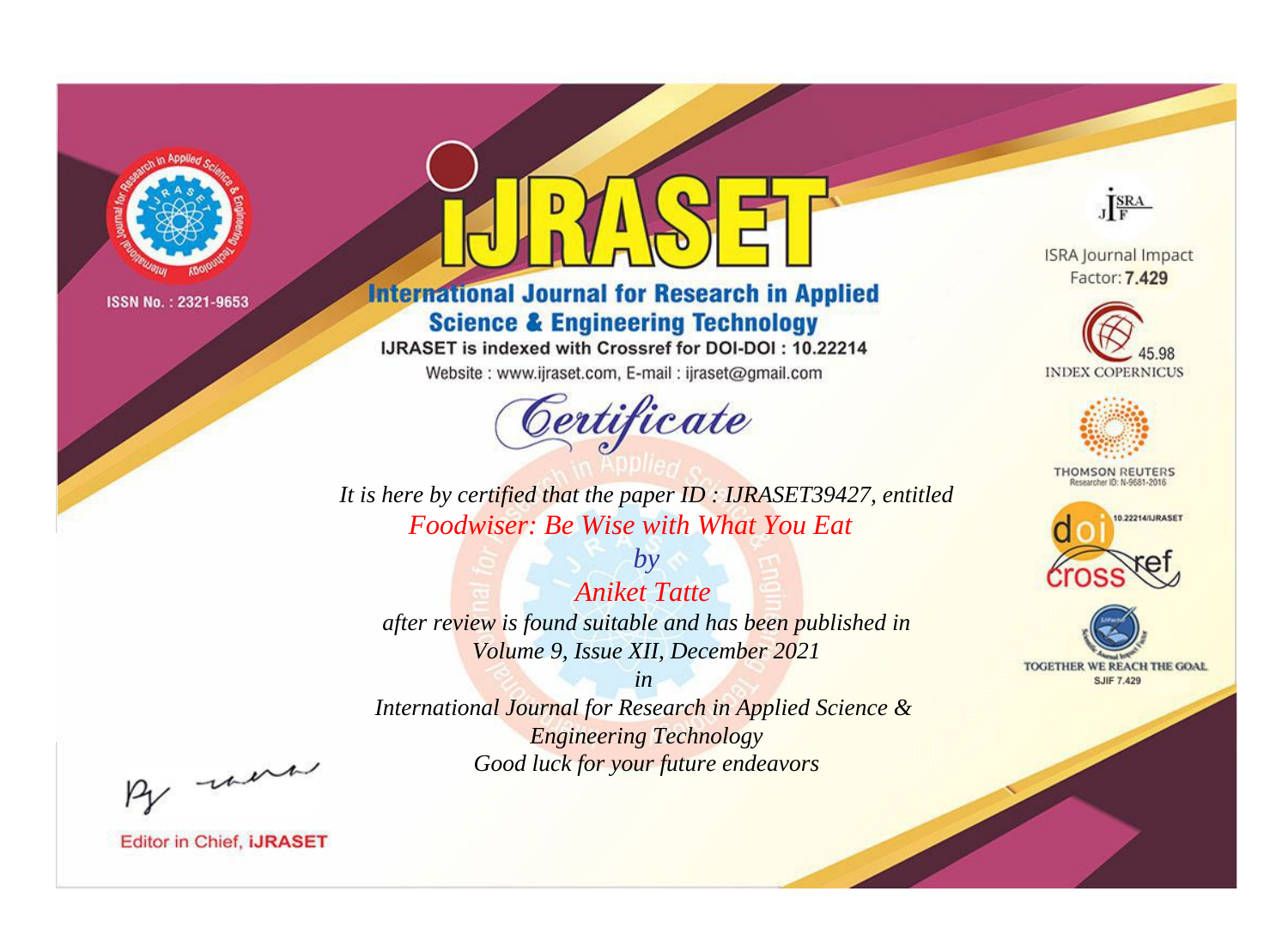

# **International Journal for Research in Applied Science & Engineering Technology**

IJRASET is indexed with Crossref for DOI-DOI: 10.22214

Website: www.ijraset.com, E-mail: ijraset@gmail.com



JERA

**ISRA Journal Impact** Factor: 7.429





**THOMSON REUTERS** 



TOGETHER WE REACH THE GOAL **SJIF 7.429** 

It is here by certified that the paper ID: IJRASET39427, entitled Foodwiser: Be Wise with What You Eat

 $by$ **Aayush Gehi** after review is found suitable and has been published in Volume 9, Issue XII, December 2021

 $in$ International Journal for Research in Applied Science & **Engineering Technology** Good luck for your future endeavors

By morn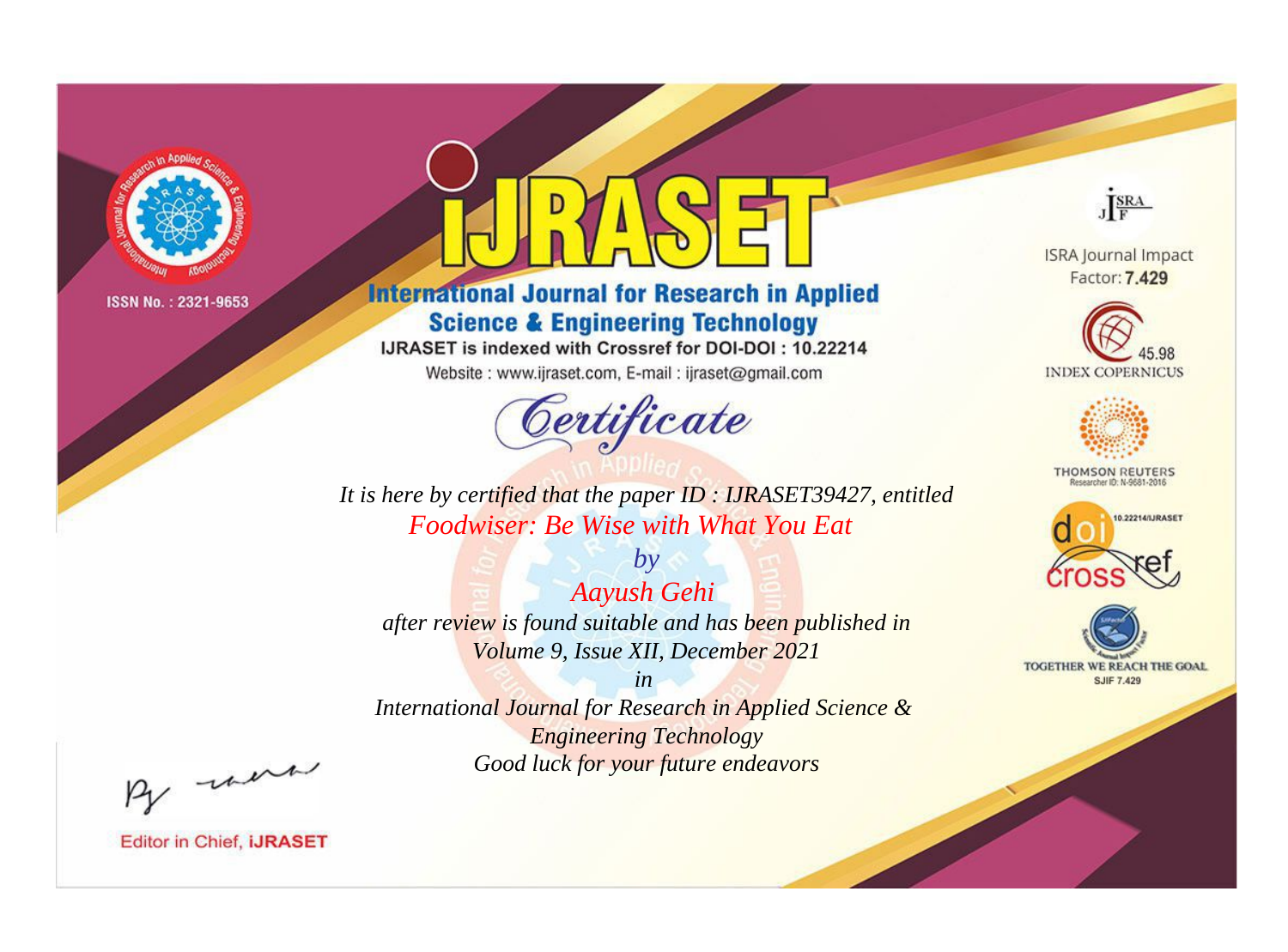

# **International Journal for Research in Applied Science & Engineering Technology**

IJRASET is indexed with Crossref for DOI-DOI: 10.22214

Website: www.ijraset.com, E-mail: ijraset@gmail.com



JERA

**ISRA Journal Impact** Factor: 7.429





**THOMSON REUTERS** 



TOGETHER WE REACH THE GOAL **SJIF 7.429** 

It is here by certified that the paper ID: IJRASET39427, entitled Foodwiser: Be Wise with What You Eat.

 $by$ **Amber Sanghvi** after review is found suitable and has been published in Volume 9, Issue XII, December 2021

 $in$ International Journal for Research in Applied Science & **Engineering Technology** Good luck for your future endeavors

By morn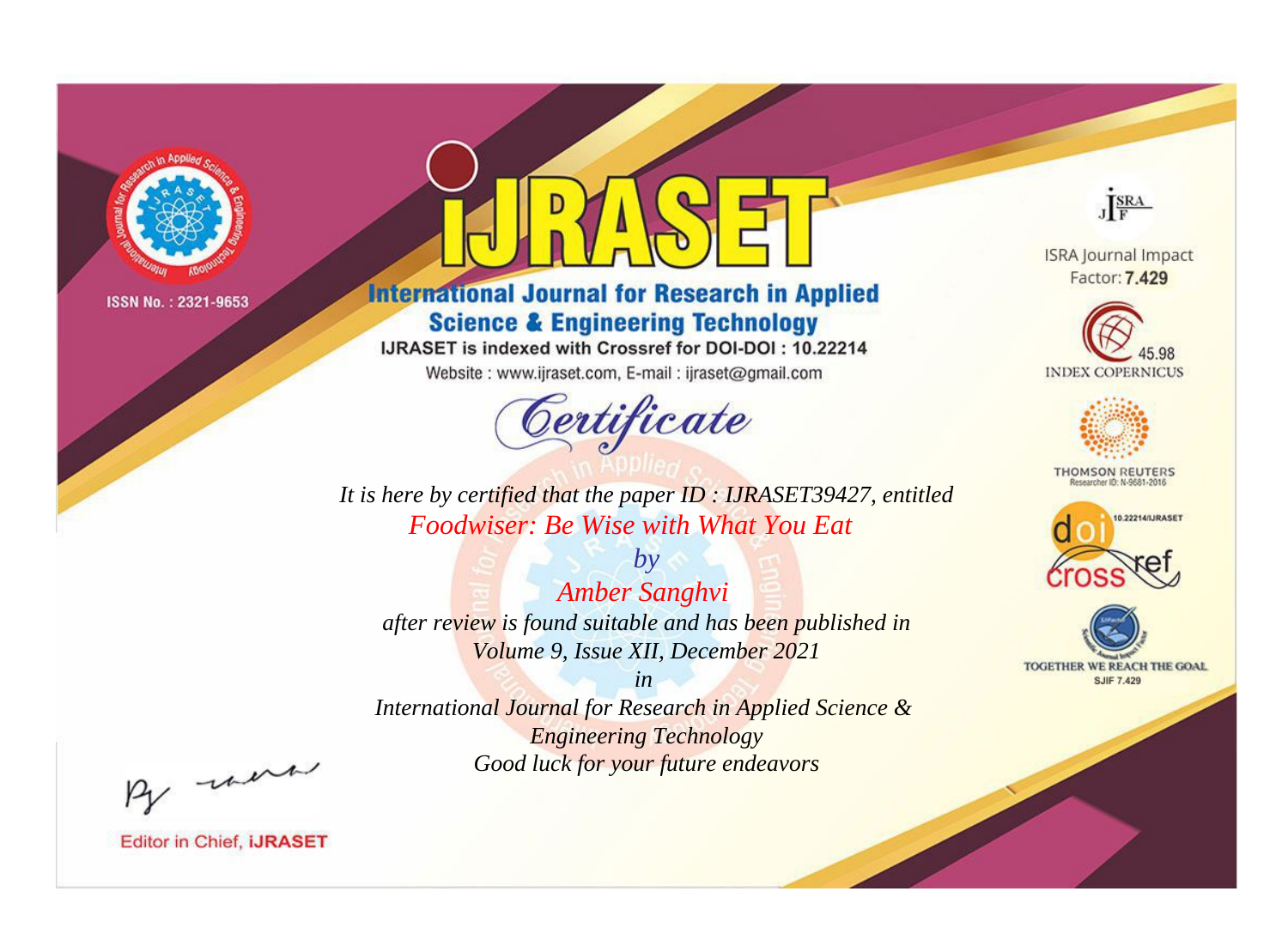

# **International Journal for Research in Applied Science & Engineering Technology**

IJRASET is indexed with Crossref for DOI-DOI: 10.22214

Website: www.ijraset.com, E-mail: ijraset@gmail.com



JERA

**ISRA Journal Impact** Factor: 7.429





**THOMSON REUTERS** 



TOGETHER WE REACH THE GOAL **SJIF 7.429** 

It is here by certified that the paper ID: IJRASET39427, entitled Foodwiser: Be Wise with What You Eat

 $by$ **Abhijeet Pandey** after review is found suitable and has been published in Volume 9, Issue XII, December 2021

 $in$ International Journal for Research in Applied Science & **Engineering Technology** Good luck for your future endeavors

By morn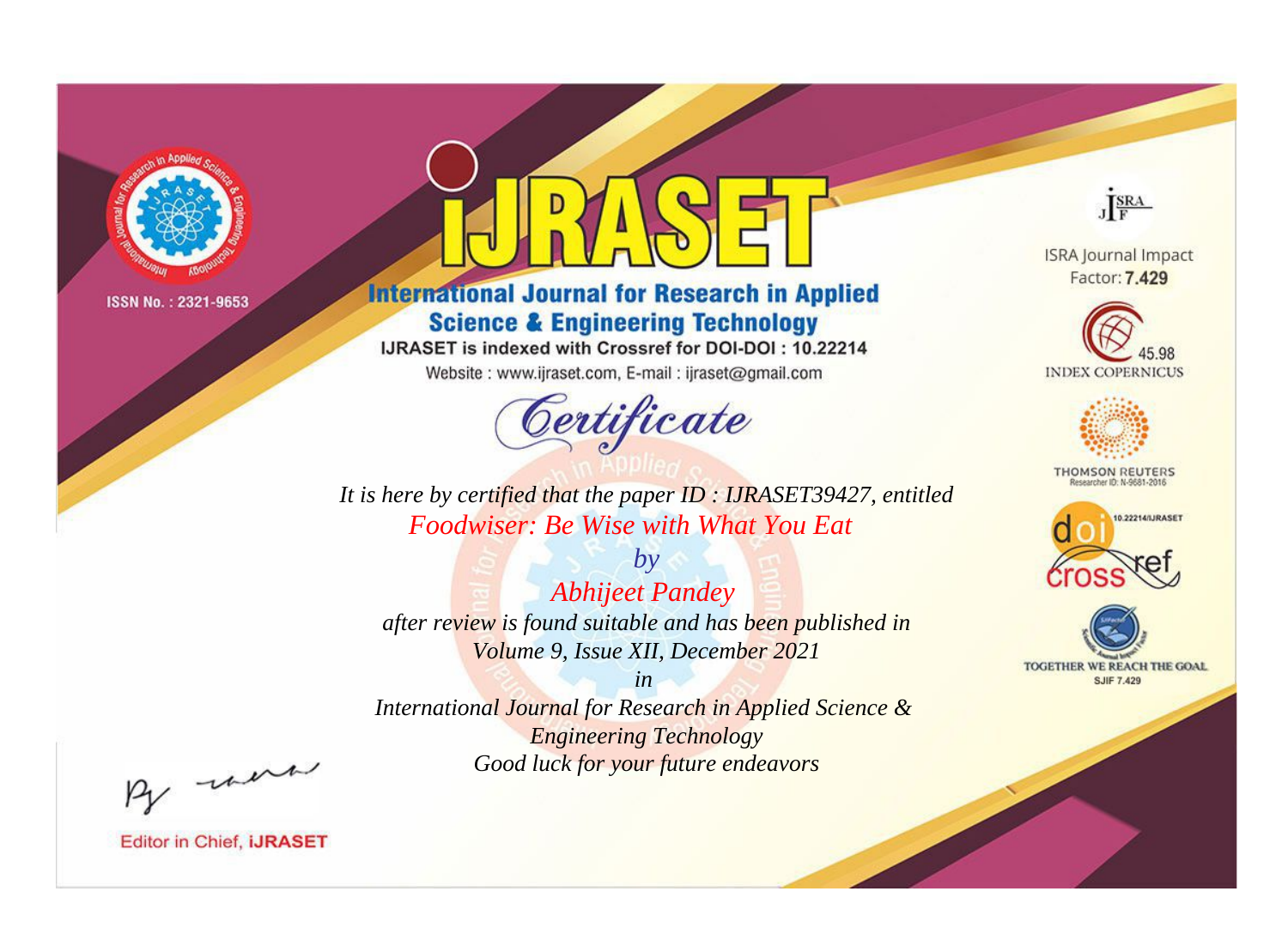

# **International Journal for Research in Applied Science & Engineering Technology**

IJRASET is indexed with Crossref for DOI-DOI: 10.22214

Website: www.ijraset.com, E-mail: ijraset@gmail.com



JERA

**ISRA Journal Impact** Factor: 7.429





**THOMSON REUTERS** 



TOGETHER WE REACH THE GOAL **SJIF 7.429** 

It is here by certified that the paper ID: IJRASET39427, entitled Foodwiser: Be Wise with What You Eat.

 $by$ Sushma Khatri after review is found suitable and has been published in Volume 9, Issue XII, December 2021

 $in$ International Journal for Research in Applied Science & **Engineering Technology** Good luck for your future endeavors

By morn